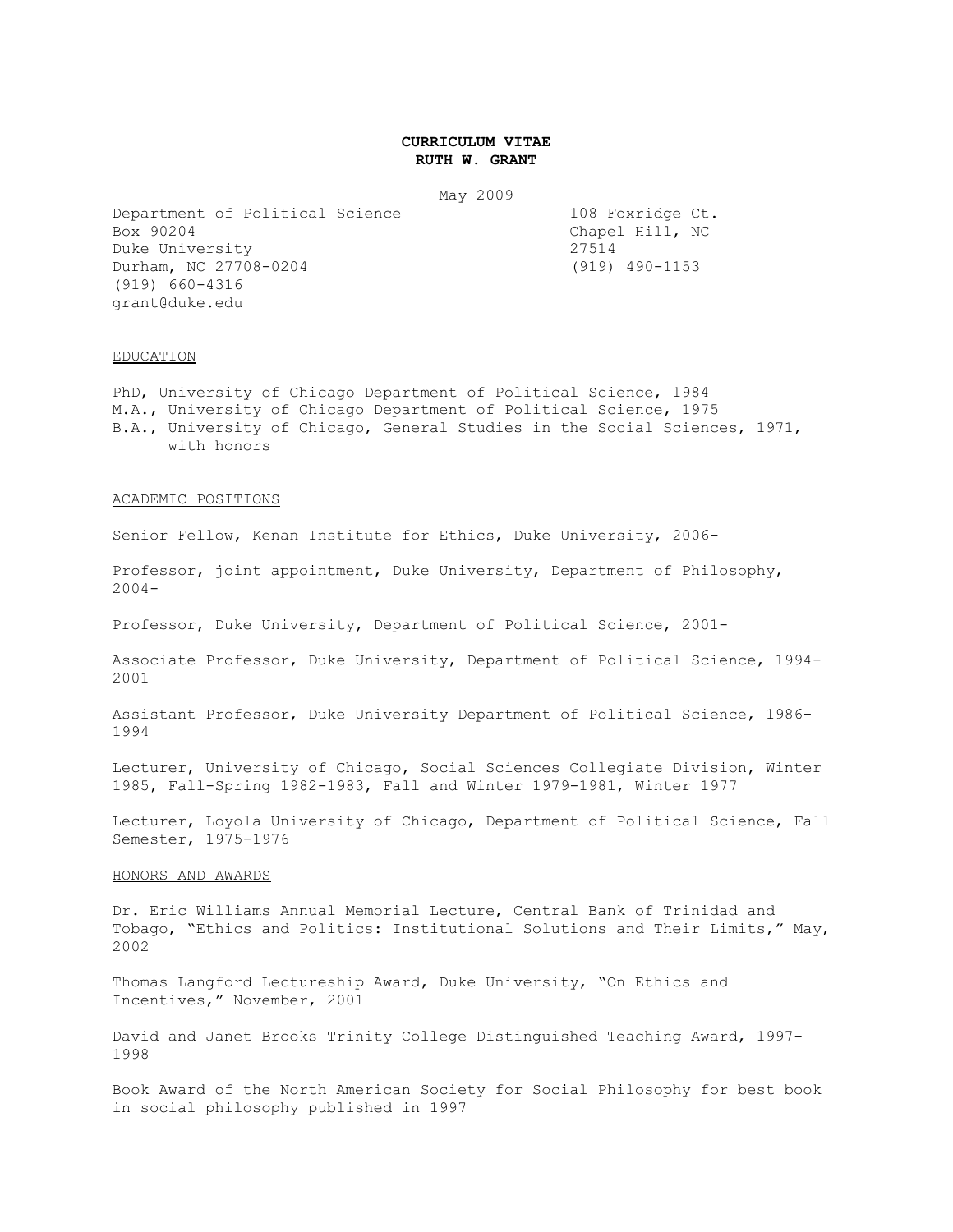Leo Strauss Award, presented by the American Political Science Association for the best doctoral dissertation completed and accepted in 1983 or 1984 in the field of political philosophy

### GRANTS AND FELLOWSHIPS

Russell Sage Foundation residential fellowship for 2009-2010.

Radcliffe Institute for Advanced Studies residential fellowship for 2009-2010 (declined).

Kenan Institute for Ethics, Duke University, for conference, faculty seminar and book project, "In Search of Goodness," 2007-2009.

Arts and Sciences Council, Duke University, conference grant for "In Search of Goodness."

Provost's Common Fund Award, Duke University, for interdisciplinary faculty seminar and book project, "Speak No Evil: Moral Judgment in the Modern Age"

Kenan Institute for Ethics, Duke University, for interdisciplinary faculty seminar and book project, "Speak No Evil: Moral Judgment in the Modern Age"

Duke University "New Beginnings" fellowship for interdisciplinary research and participation in faculty seminar, 2002-2003

H.B. Earhart Fellowship Program, sponsor for graduate student fellowships, 1993-

Jessie Ball duPont Fund grant to conduct a Summer Seminar for Liberal Arts College Faculty, "Power and Influence: The Ethics of Incentives," National Humanities Center, June 2001

Templeton Foundation grant for a freshman Focus Program seminar: "Ancient and Modern Liberty", 2000

National Humanities Center research fellowship, 1999-2000

Ford Foundation Course Development grant to develop an interdisciplinary cotaught course in political science and economics, 1998

National Endowment for the Humanities, Fellowship for University Teachers, 1991-1992

Duke University Arts and Sciences Council Research Grants, annually 1988– 1994, 1997

American Council of Learned Societies, Research Fellowship for Recent Recipients of the PhD, 1986-1987

#### PUBLICATIONS

Books: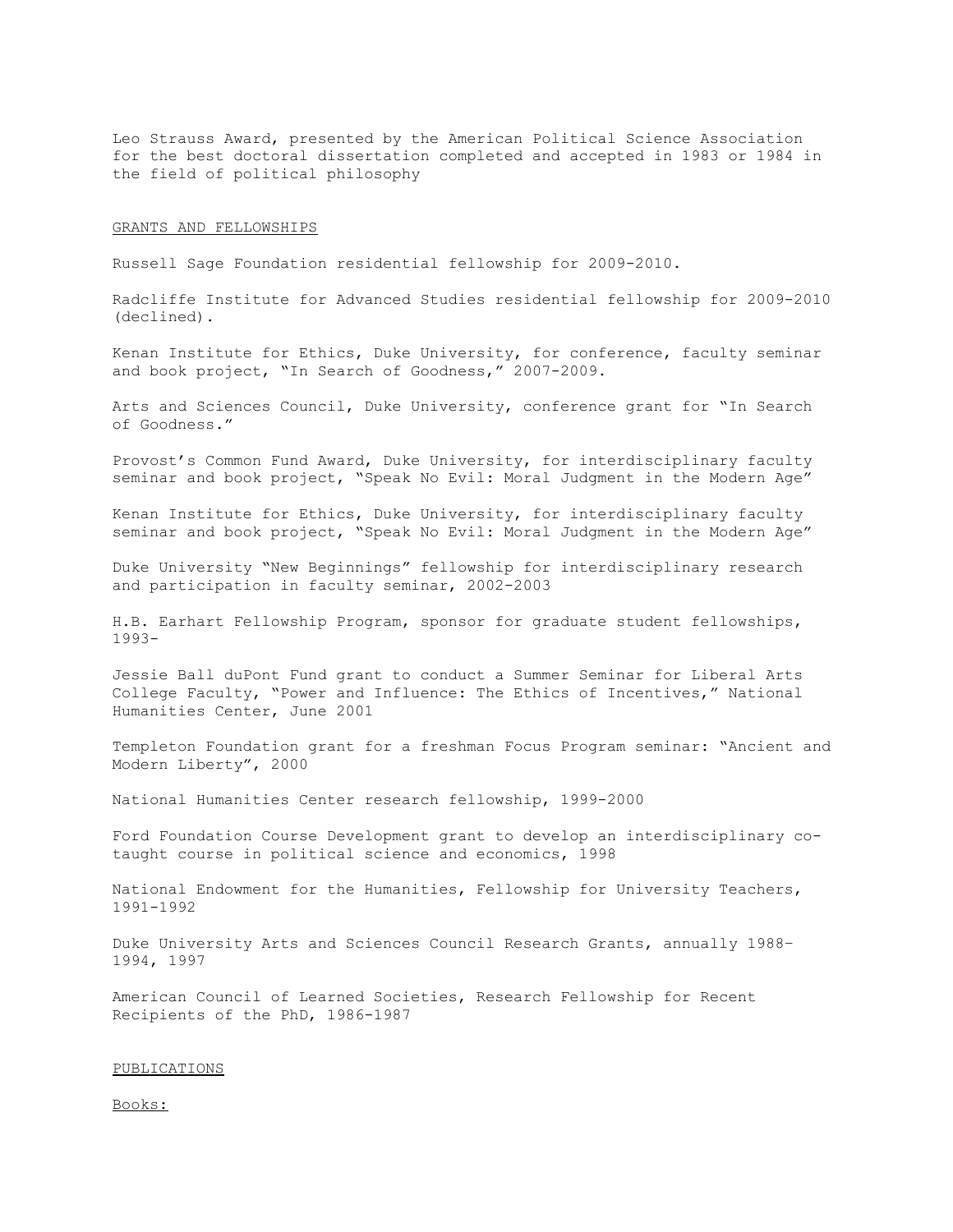Hypocrisy and Integrity: Machiavelli, Rousseau and the

Ethics of Politics, University of Chicago Press, 1997. Reprinted in paperback, 1999.

John Locke's Liberalism, University of Chicago Press, 1987; Reprinted in paperback, 1991.

Edited Volumes:

- Naming Evil, Judging Evil, edited by Ruth W. Grant with a foreword by Alasdair MacIntyre, University of Chicago Press, 2006.
- Rousseau and the Ancients, Ruth W. Grant and Philip Stewart issue editors, published by the North American Society for the Study of Jean-Jacques Rousseau, 2001.
- John Locke, Some Thoughts Concerning Education and Of the Conduct of the Understanding, edited with an introduction by Ruth W. Grant and Nathan Tarcov, Hackett Publishing, 1996. Reprint edition, 1998.

### Articles:

- "Passions and Interests Revisited: the Psychological Foundations of Economics and Politics," Public Choice, 2008, DOI 10.1007/s11127- 008-9325-7.
- "Ethics and Incentives: A Political Approach", American Political Science Review, February, 2006.
- "Accountability and Abuses of Power in World Politics," with Robert O. Keohane, American Political Science Review, February, 2005.

Excerpt reprinted in William L. Richter and Frances Burke, Combating Corruption, Encouraging Ethics, 2<sup>nd</sup> ed. (Lanham, MD: Rowman and Littlefield, 2006).

Reprint in Lisa Martin ed., Global Governance, the Library of Essays in International Relations, (Hampshire, UK: Ashgate, 2008)

- "Ethics in Human Subjects Research: Do Incentives Matter?" with Dr. Jeremy Sugarman, Journal of Medicine and Philosophy, vol. 29, no.6 2004.
- "Political Theory, Political Science, and Politics," Political Theory, August, 2002.

Reprinted in What is Political Theory? Sage Publications, 2004.

"The Ethics of Incentives: Historical Origins and Contemporary Understandings," Economics and Philosophy, April, 2002.

"Language, Race and Politics: From 'Black' to 'African-American'," with Marion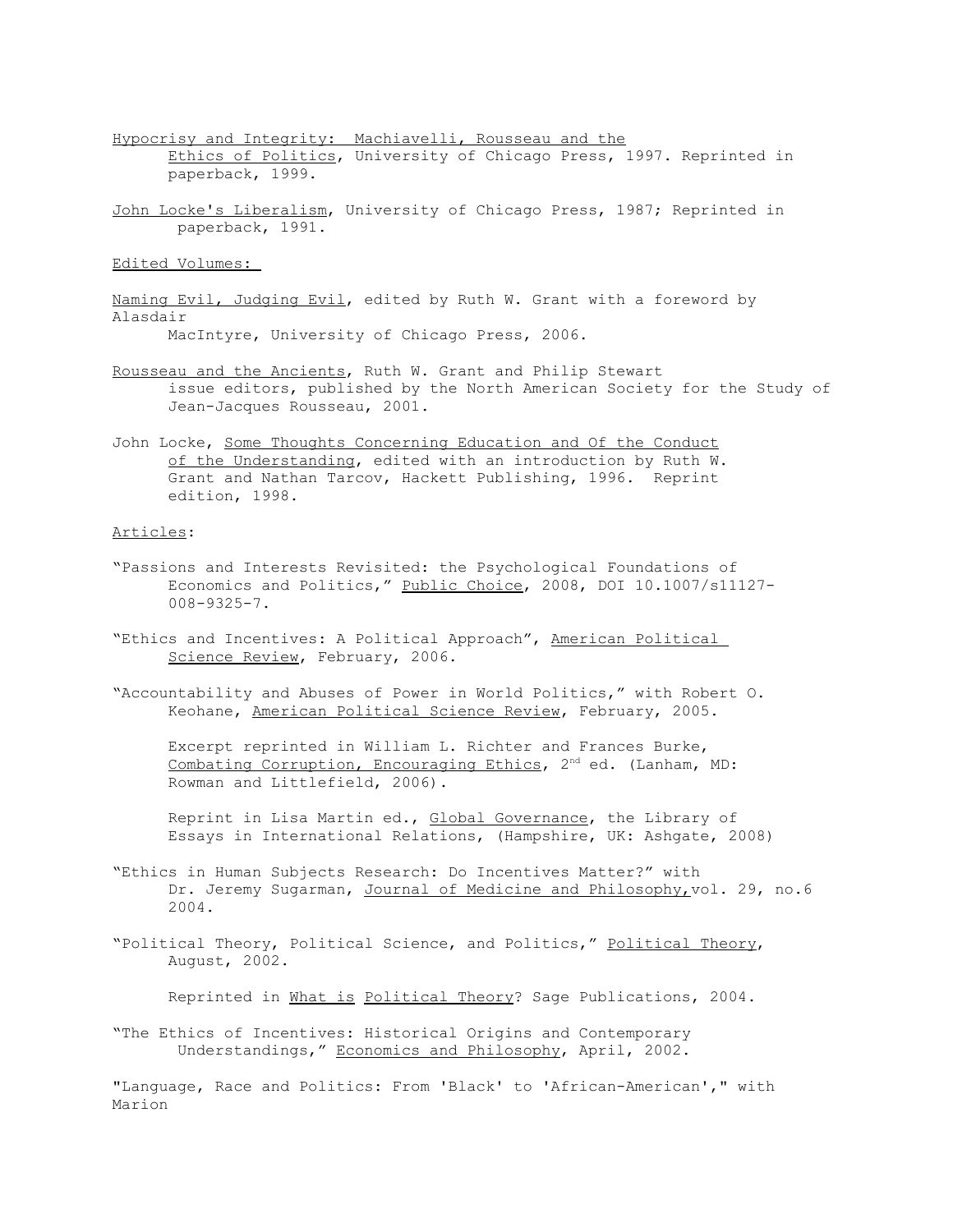Orr, Politics and Society, Vol. 24, no. 2, June 1996.

Reprinted in Adalberto Aguirre, jr. and David V. Baker eds. Sources: Notable Selections in Race and Ethnicity, 2<sup>nd</sup> ed. (Guilford, Conn.: Dushkin/McGraw-Hill, 1998).

- "The Ethics of Talk: Classroom Conversation and Democratic Politics," The Teachers College Record, Vol. 97, no. 3, Spring 1996.
- "Integrity and Politics: an Alternative Reading of Rousseau," Political Theory, August 1994.

Reprinted in Jean-Jacques Rousseau: Critical Assessments, John Scott ed., Vol.IV, (Routledge, NJ: Routledge Press, 2006).

- "The Antifederalists, the First Congress, and the First Parties," with John H. Aldrich, Journal of Politics, May 1993.
- "The Exclusionary Rule and the Meaning of Separation of Powers," Harvard Journal of Law and Public Policy, Vol. 14 no. 1, Winter 1991.
- "Locke's Political Anthropology and Lockean Individualism," Journal of Politics, Feb. 1988.

Reprinted in John Locke: Critical Assessments, Richard Ashcraft ed., Vol. III, Routledge Press, 1991. Reprinted in The Selected Writings of John Locke, Norton Critical Editions, Paul Sigmund, ed., W. W. Norton & co., 2005.

## Book Chapters:

- "Education," with Benjamin Hertzberg, in A Companion to Locke, Matthew Stewart, ed., Blackwell Publishing, forthcoming.
- "Is Humanistic Education Humanizing?," in Peter Euben and Elizabeth Kiss, eds. Debating Moral Education, Duke University Press, forthcoming.
- "The Rousseauan Revolution and the Problem of Evil," in Ruth W. Grant ed., Naming Evil, Judging Evil, University of Chicago Press, 2006.
- "Ethics and Politics: Institutional Solutions and Their Limits," in Faces of Man: the Dr. Eric Williams Memorial Lectures 1993-2004, Vol. 2, Central Bank of Trinidad and Tobago, 2005.
- "John Locke on Women and the Family," in Ian Shapiro, ed. John Locke, Two Treatises of Government and Letter Concerning Toleration, Yale University Press, 2003.
- "The Madisonian Presidency," with Stephen Grant, in J. Bessette and J. Tulis eds., The Presidency in the Constitutional Order. Louisiana State University Press, 1981.

# Book Reviews:

Ian Shapiro and Robert Adams, eds. Nomos XL: Integrity and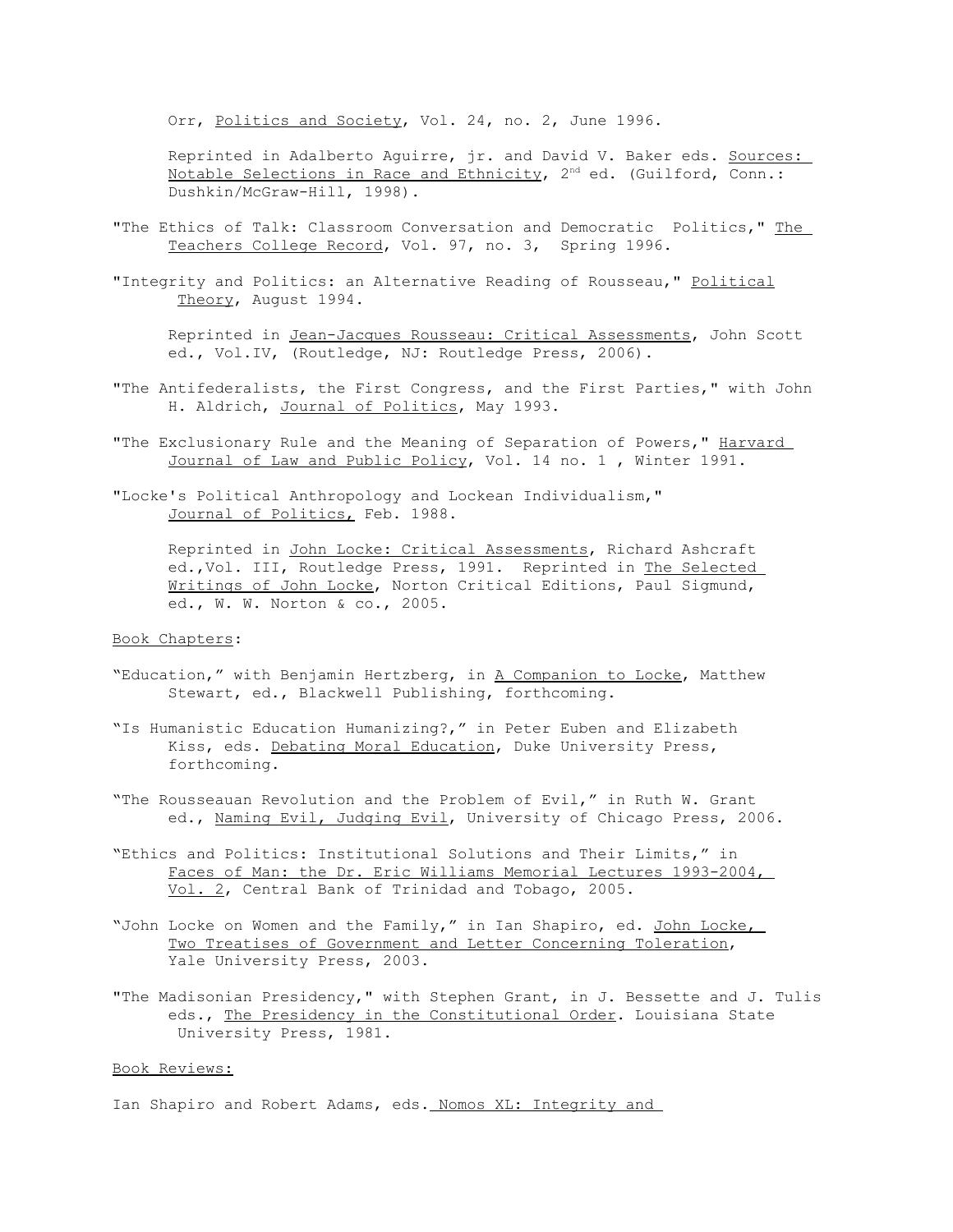Conscience, American Political Science Review, Sept. 1999.

Michael Walzer, Interpretation and Social Criticism, with Steven Kautz, Journal of Politics, Feb. 1988.

Book Note: David Wootton, Divine Right and Democracy, Ethics, Fall, 1987.

INVITED LECTURES (see also "Honors and Awards")

"The Power of Custom: A Neglected Aspect of Locke's Thought," Political Theory Workshop, Columbia University, March 2008.

"The Power of Custom: A Neglected Aspect of Locke's Thought," Political Theory Workshop, Yale University, 2008.

"Passions and Interests Revisited: the Psychological Foundations of Economics and Politics," Political Theory Colloquium, Harvard University, Nov. 2006.

"The Ethics of Incentives: a Political Approach," Riker Speaker Series, University of Rochester, March, 2006.

"The Rousseauan Revolution and the Problem of Evil," Center for Human Values, Princeton University, March, 2006.

"The Ethics of Incentives: a Political Approach," Richard Sinopoli Memorial Lecture, University of California at Davis, May 2004.

"Liberalism Against Patriarchalism: John Locke on Women and the Family" Olin Center Lecture Series, University of Chicago, Jan. 2004.

"The Ethics of Incentives: a Political Approach," Political Theory Workshop, University of Chicago, Jan. 2004.

"Accountability and Abuses of Power in World Politics," workshop at NYU Law School, Feb. 2004.

"Power and Influence: the Ethics of Incentives," and "Machiavelli's Puzzles," Carleton College, Northfield MN, 2002.

"The Ethics of Incentives: Historical Origins and Contemporary Understandings," Triangle Area History Seminar, February, 2002.

"The Ethics of Incentives:Context and Meaning," Political Theory Colloquium and Center for Human Values, Princeton University, April 2000.

"The Ethics of Incentives: Framing the Issue," National Institutes of Health, Biomedical Ethics Research Division, Jan. 2000.

"The Ethics of Incentives: Framing the Issue," Templeton Freedom Project, Duke University, 1999.

Book prize address, Hypocrisy and Integrity, Fifteenth International Social Philosophy Conference, North American Society for Social Philosophy, 1998.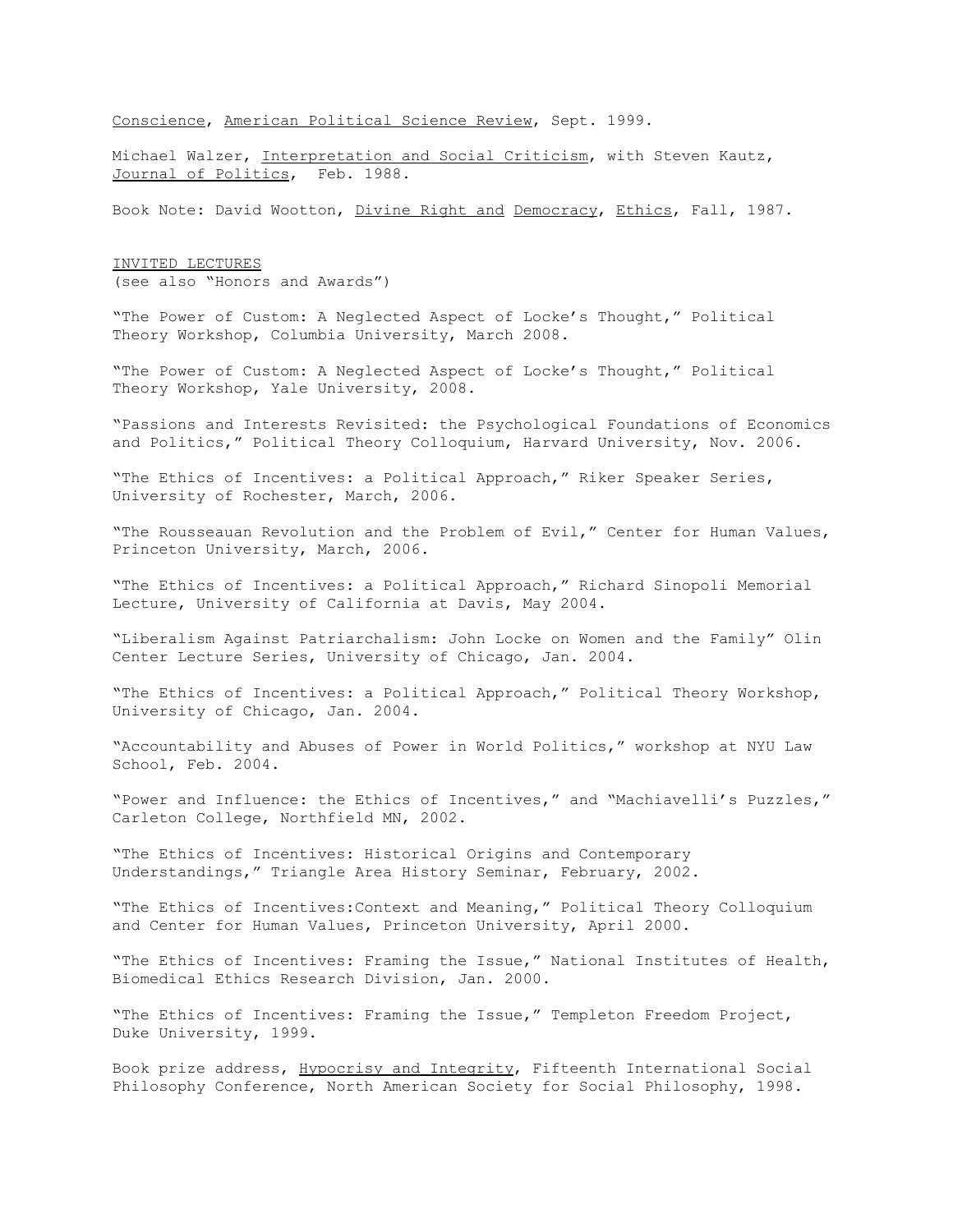"Machiavelli and the Necessity of Hypocrisy," guest speaker, Political Theory workshop, University of Chicago, 1998.

"The Ethics of Talk: Classroom Conversation and Democratic Politics," St. John's College, Annapolis, MD, Sept. 15, 1995.

"The Ethics of Talk," paper delivered at the Colloquium on the Ethics of Everyday Life, New York, April, 1994

"Preliminary Thoughts on Hypocrisy and Idealism in Politics," University of Chicago, 1989.

#### PANEL PRESENTATIONS

"The Rousseaun Revolution and the Problem of Evil," APSA, Washington D.C. Sept. 2005.

"Democracy and Authority," conference on village governance, College of Administration, Jiangxi, China, July, 2005.

"Can higher education make people more ethical, or is it just as likely to corrupt ordinary goodness?" Or "Is a humanistic education humanizing?", Debating Moral Education, Kenan Institute for Ethics, Duke University, March 2004.

"The Dead Hand of the Past?", National Humanities Center conference, "Does the Past Have Moral Authority?", Research Triangle Park, N.C., 2002.

"Must Political Theory Be Historical?," Texas A & M annual political theory conference, March, 2002.

"Ethics and Incentives in Education," with Helen Ladd, Microeconomics Incentives Research Center conference, Duke University, December, 2001.

"The Ethics of Incentives: History and Theory," American Political Science Association (APSA), 2000.

Roundtable, "Liberal Democracy and Moral Education," Moral Education in a Diverse Society conference, Duke University, 1998.

Roundtable on Ruth Grant's Hypocrisy and Integrity, Southwest Political Science Association annual convention, 1998.

"Rousseau on the Political Psychology of Inequality," APSA, 1996.

"Rousseau's Ideal of Integrity," APSA, 1992

"Molière and Rousseau: Hypocrisy and Idealism in Politics," APSA, 1990

"The Origins of American Political Parties," Olin Center in Normative Political Economy, Duke University, 1991

"Locke's Political Anthropology and Lockean Individualism," APSA, 1985

Panel organizer, chair, and discussant at national and regional meetings on a regular basis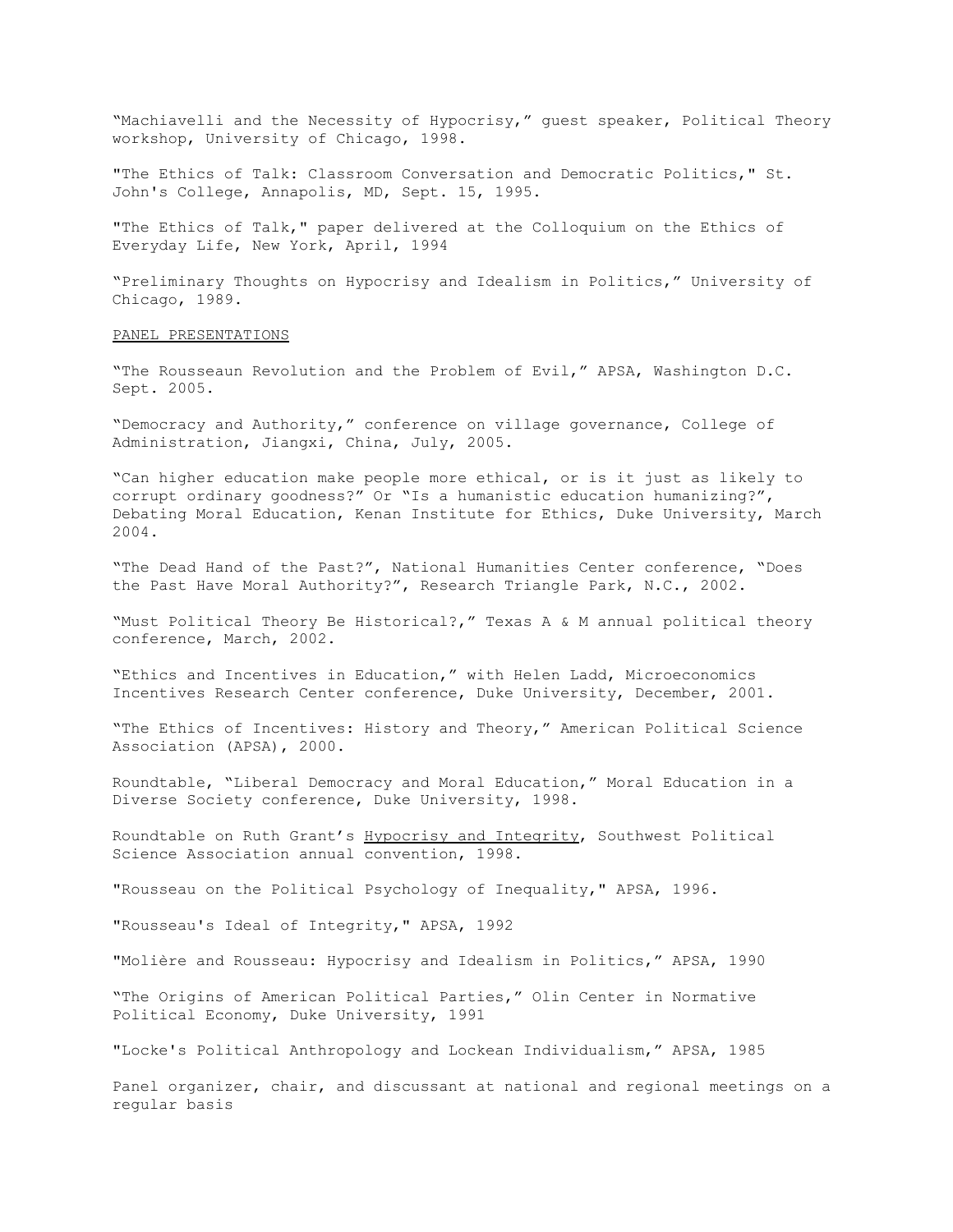# CONFERENCES, WORKSHOPS AND INVITED COLLOQUIA (selected list)

In Search of Goodness, Duke University, February, 2009. Conference organizer.

Economic Liberty and Political Freedom: Cause, Effect, or Incompatible?, Liberty Fund conference, Vancouver, 2008.

Liberty and Responsibility in Hume and Rousseau, Liberty Fund conference, San Francisco, 2007.

Liberty and Responsibility in the Films of John Ford, Liberty Fund conference, San Francisco, March 2006.

"Homo Politicus, Homo Economicus," co-convenor, Gerst Program in Politics, Economics and Humanistic Studies, Duke University, April 2006

"Speak No Evil, Moral Judgment in the Modern Age," Duke University, January 2005, convenor and participant.

Capitalism and Morality, Dept. of Philosophy, UNC at Chapel Hill, April 2004

Inventing Europe, Gerst program in Politics, Economics and Humanistic Studies, Duke University, April 2004, co-convenor.

Middlemarch, interdisciplinary conference:philosophy, economics, literature, political theory,UNC at Chapel Hill, 2003.

America's Ambivalent Egalitarianism, Gerst Program in Politics, Economics and Humanistic Studies, Duke University, 2003, co-convenor and participant.

Religion and Modernization, Gerst Program in Politics, Economics and Humanistic Studies, Duke University, 2002, co-convenor and participant.

The Ties That Bind: Community and Responsibility, Gerst Program in Politics, Economics and Humanistic Studies, Duke University, 2001, co-convener and participant.

Reason and Virtue in an Age of Opulence, Gerst Program in Politics, Economics and Humanistic Studies, Duke University, 2000, co-convener and participant.

Liberal Cultures and Their Critics, Sawyer Seminar, National Humanities Center,1999-2000

Persuasion in International Relations, Duke University, Feb. 2000

Co-chair and organizer, "Rousseau and the Ancients," biannual conference of the Rousseau Society of North America, 1999

Seminar leader, "Moral Liberty in the Thought of Jane Austen," Liberty Fund, 1998; participant annually or biannually in similar seminars since 1988; in 2004 – "Education for Liberty in John Locke's Writings on Education"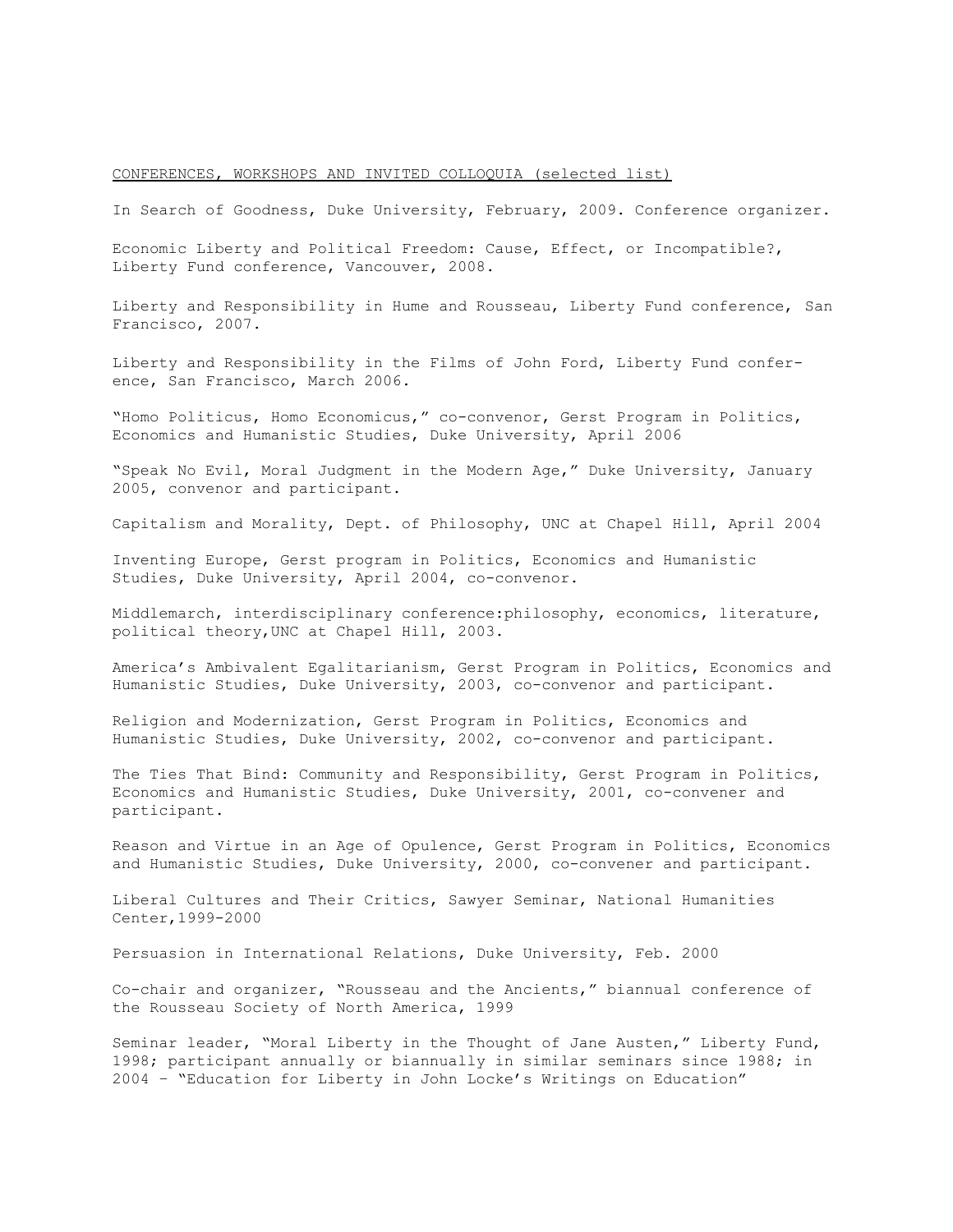Democratic Honor, Olin Center, University of Chicago, 1995

Colloquium on the Ethics of Everyday Life, Institute for Religion and Public Life, New York, 1992-1994

Plato and the Polis, National Endowment for the Humanities summer seminar for University teachers, 1994

The Legacy of Rousseau, Olin Center, University of Chicago, 1993.

Co-convenor, "The Political Economy of the American Founding," Olin Program in Normative Political Economy, Duke University, 1991

OTHER

Member of 2005 Duke China Election Study Group – project to standardize urban community residential committee election procedures in China - July  $10-26$ <sup>th</sup> visit to China for election observation, conference and consultation.

# COURSES TAUGHT AT DUKE UNIVERSITY

Introduction to Political Theory – PS123 Contemporary Political Ideologies – PS94 Power and Influence: the Ethics of Incentives – PS200 Modern Political Theory – PS224 Ancient Political Theory – PS223 Individual and Society: the Classical View – PS150 and CL123 Political Hypocrisy and Idealism – PS242, PS200 Politics and Tragedy – PS49s Principles and Politics – PS49s Ancient and Modern Liberty – freshman FOCUS Program PS101g Freedom and Responsibility, freshman FOCUS Program PS101e, Phil 104 American Political Thought: the Founding to the Civil War – PS218 The Debate over the Constitution – PS152 American Political Thought and Practice, co-taught with John Aldrich – PS199 American Political Thought and its Relevance for American Politics, co-taught with John Aldrich – PS299 Economics, Society and Morality in 18th Century Thought, co-taught with Neil DeMarchi, Department of Economics – PS214 and Econ200s Rousseau, Nietzsche and the Modern Self, co-taught with Michael Gillespie – PS299 Machiavelli, Rousseau and the Character of Modernity – PS322 Locke and Liberalism –PS299 Rousseau's Emile, Rousseau's Confessions – PS299, PS322, PS266 Epistemology, Politics and Education: Locke and Rousseau – PS398 Reflections on Revolution – PS266 Plato's Dialogues – PS299

UNIVERSITY SERVICE (selected list)

Administrative Appointments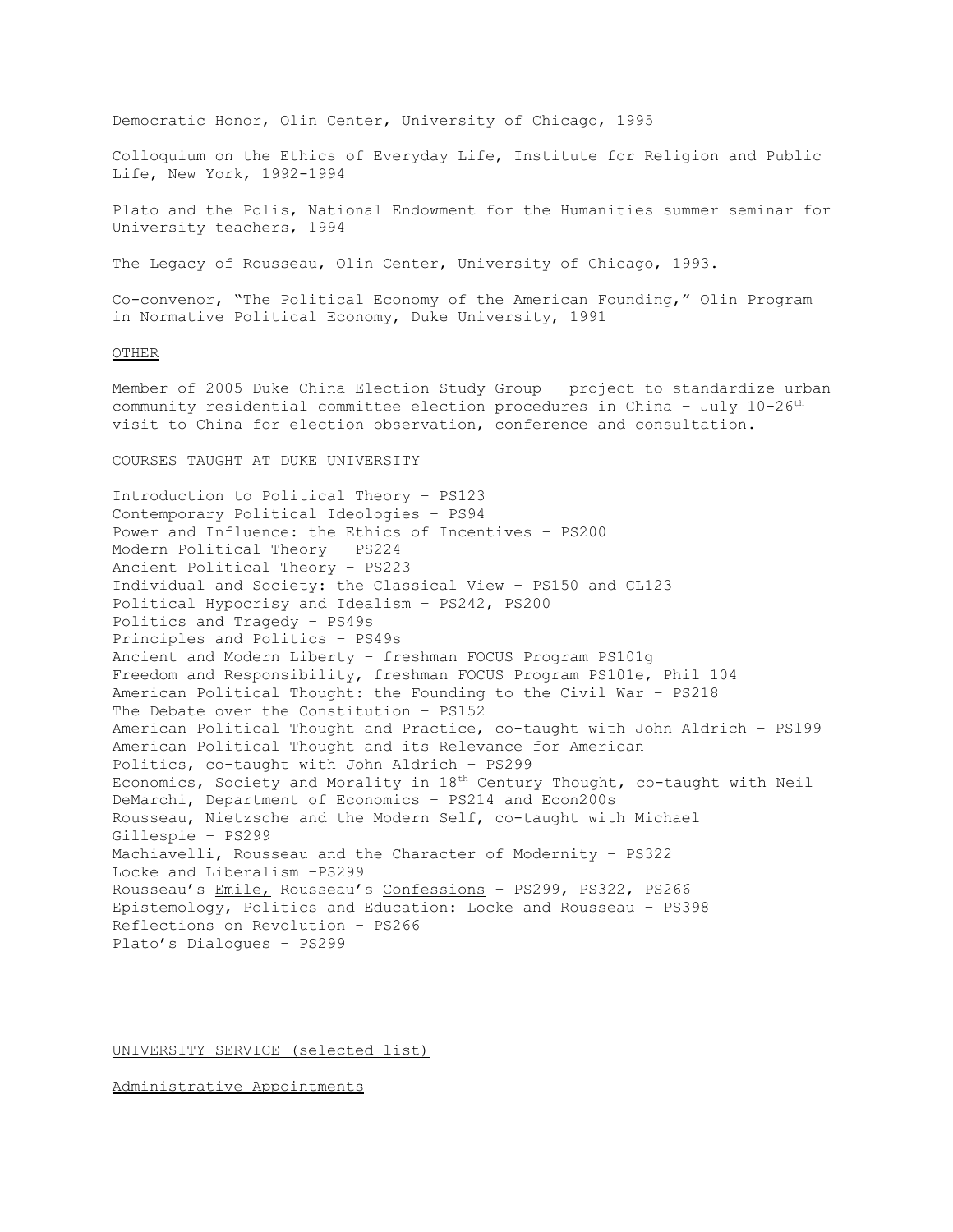Member, Appointments, Promotion and Tenure Committee, 2005-2008

Acting Director, Gerst Program in Political, Economic and Humanistic Studies, 2004-2005

Co-director, Program for the Study of Democracy, Institutions and Political Economy, 2001-

Chair, Kenan Institute for Ethics, Strategic Planning Committee, 2003, 2005-06

Chair, Kenan Institute for Ethics, Faculty Advisory Council, 2001-2005

Director of Graduate Studies, Department of Political Science, Jan. 1996-June 1997

Chair, Task Force on Minority Recruitment to the Graduate School, 1997

# Institutional Initiatives

Initiated the Teaching Politics Certificate Program for training political science graduate students in teaching

Initiated the Kenan Ethics Program Graduate Colloquium, an interdisciplinary group of PhD candidates working on dissertations in ethics. Co-leader of the group, 2000-01, 2006-07, 2007-08.

Initiated the Political Theory Colloquium, an interdisciplinary and interuniversity group, 1997, director until 1999, codirector, 2001-

Initiated and directed the establishment of the Perkins Library coffee shop; "The Perk"

#### Selected Committee Memberships

Member, search committee for new director, Kenan Institute for Ethics, 2006 Member, Kenan Institute for Ethics Advisory Board, 2001- 2005 Executive Committee, Gerst Program in Political, Economic and Humanistic Studies, 1998-, Acting Director 2004-2005 Executive Committee of the Graduate School, 1997-1999 Kenan Ethics Program Steering Committee, 1997-1999 Academic Council, 1994, 2001-2003 Arts and Sciences Council, 1993-1994 Flas Awards Committee, 1996-98 Marshall Scholarship Committee,1989,1990,1993 Member and chair of numerous departmental committees

#### PROFESSIONAL ACTIVITIES

Chair, Leo Strauss Award Committee of APSA, selects best dissertation in political theory, 2006.

Associate Editor, Perspectives on Politics, 2005-

Executive Committee of the Editorial Board, American Political Science Review, 2004-2007